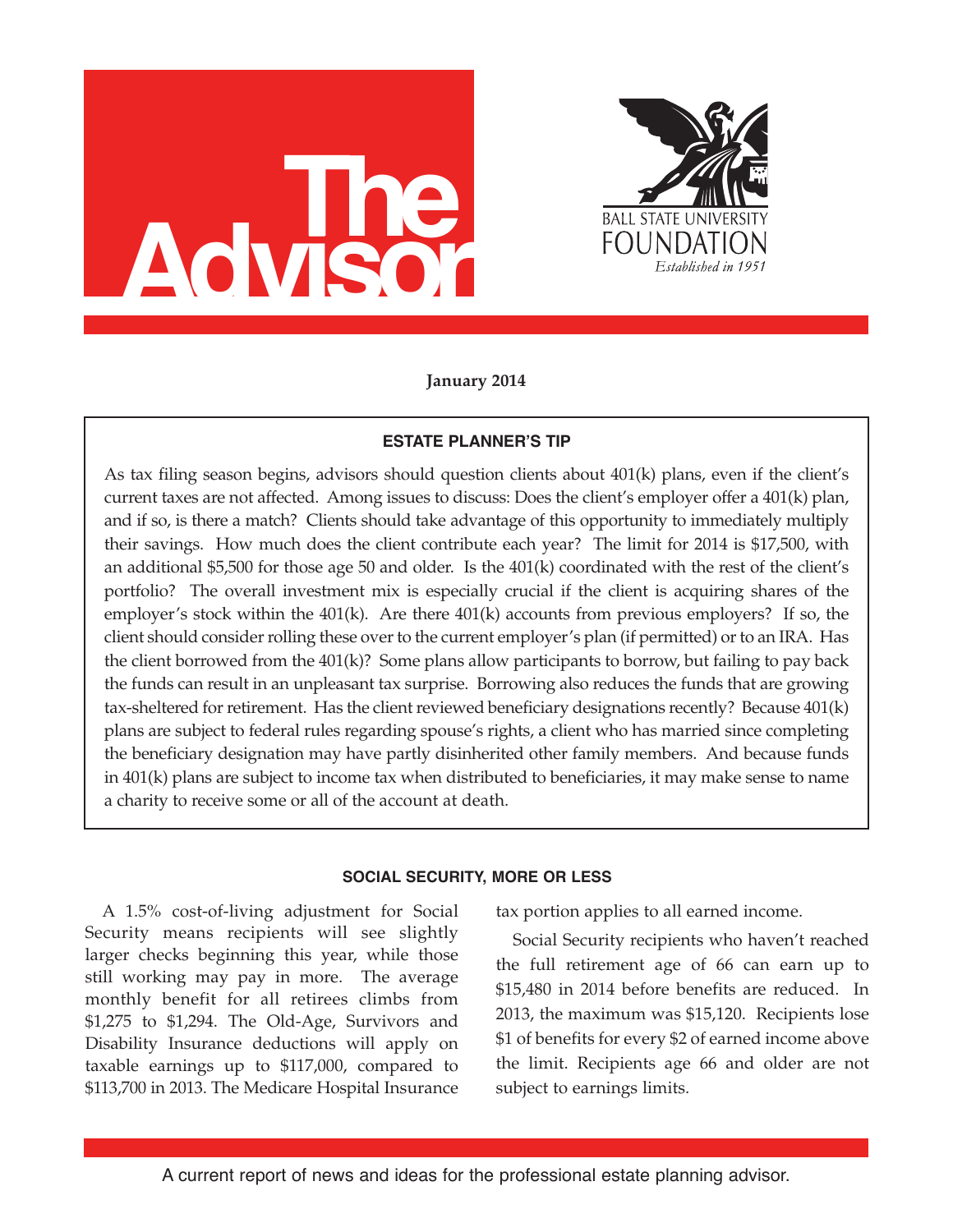## **2014 INFLATION ADJUSTMENTS RELEASED**

The IRS has announced inflation adjustments that will affect taxpayers in 2014. While a few of the numbers remained the same (e.g., annual gift tax exclusion, kiddie tax threshold, IRA and 401(k) contribution limits), most numbers are up slightly (Rev. Proc. 2013-35).

|                                                                                                         | 2013                                     | 2014                                     |
|---------------------------------------------------------------------------------------------------------|------------------------------------------|------------------------------------------|
| Gift, generation-skipping<br>transfer and estate tax<br>exclusion                                       | \$5,250,000                              | \$5,340,000                              |
| IRA contribution limits                                                                                 | \$5,500                                  | \$5,500                                  |
| Personal and<br>dependent exemption                                                                     | \$3,900                                  | \$3,950                                  |
| Standard deduction<br>Single<br>Joint<br>Head of household<br>Married filing separately                 | \$6,100<br>12,200<br>8,950<br>6,100      | \$6,200<br>12,400<br>9,100<br>6,200      |
| Tax brackets<br>25% bracket starts<br>Single<br>Joint<br>Head of household<br>Married filing separately | \$36,250<br>72,500<br>48,600<br>36,250   | \$36,900<br>73,800<br>49,400<br>36,900   |
| 28% bracket starts<br>Single<br>Joint<br>Head of household<br>Married filing separately                 | \$87,850<br>146,400<br>125,450<br>73,200 | \$89,350<br>148,850<br>127,550<br>74,425 |

# **PHILANTHROPY PUZZLER**

Brenda and John made numerous charitable gifts in 2012 but were unable to claim the entire amount on their 2012 joint return because of the deduction limits of Code §170(b)(1). They divorced in June of 2013 and have asked who gets custody of the charitable deduction carryovers when they file their separate 2013 returns. How do you advise them?

|                                                                                                  | 2013                                       | 2014                                       |
|--------------------------------------------------------------------------------------------------|--------------------------------------------|--------------------------------------------|
| 33% bracket starts<br>Single<br>Joint<br>Head of household<br>Married filing separately          | \$183,250<br>223,050<br>203,150<br>111,525 | \$186,350<br>226,850<br>206,600<br>113,425 |
| 35% bracket starts<br>Single, Joint,<br>Head of household<br>Married filing separately           | \$398,350<br>199,175                       | \$405,100<br>202,550                       |
| 39.6% bracket starts<br>Single<br>Joint<br>Head of household<br>Married filing separately        | \$400,000<br>450,000<br>425,000<br>225,000 | \$406,750<br>457,600<br>432,200<br>228,800 |
| Kiddie tax                                                                                       | \$2,000                                    | \$2,000                                    |
| Nanny tax                                                                                        | \$1,800                                    | \$1,900                                    |
| Annual gift tax exclusion                                                                        | \$14,000                                   | \$14,000                                   |
| Annual gift tax exclusion<br>for non-citizen spouse                                              | \$143,000                                  | \$145,000                                  |
| Special use valuation for<br>real property devoted to<br>farming or closely held<br>business use | \$1,070,000                                | \$1,090,000                                |
| $401(k)$ contribution limit                                                                      | \$17,500                                   | \$17,500                                   |
| $401(k)$ catch-up<br>contribution limit                                                          | \$5,500                                    | \$5,500                                    |
| Savings bond interest<br>exclusion total phase out<br>Single taxpayers<br>Joint taxpayers        | \$89,700<br>\$142,050                      | \$91,000<br>\$143,950                      |

### **FIRST TOO LITTLE, THEN TOO LATE**

Kingsley and Anthonia Ofoegbu made gifts to their church of \$17,681 in 2007 and \$19,400 in 2008. When the IRS asked for substantiation for their charitable deductions, the couple produced letters from the church, dated in early 2008 and 2009 respectively. Unfortunately for the Ofoegbus,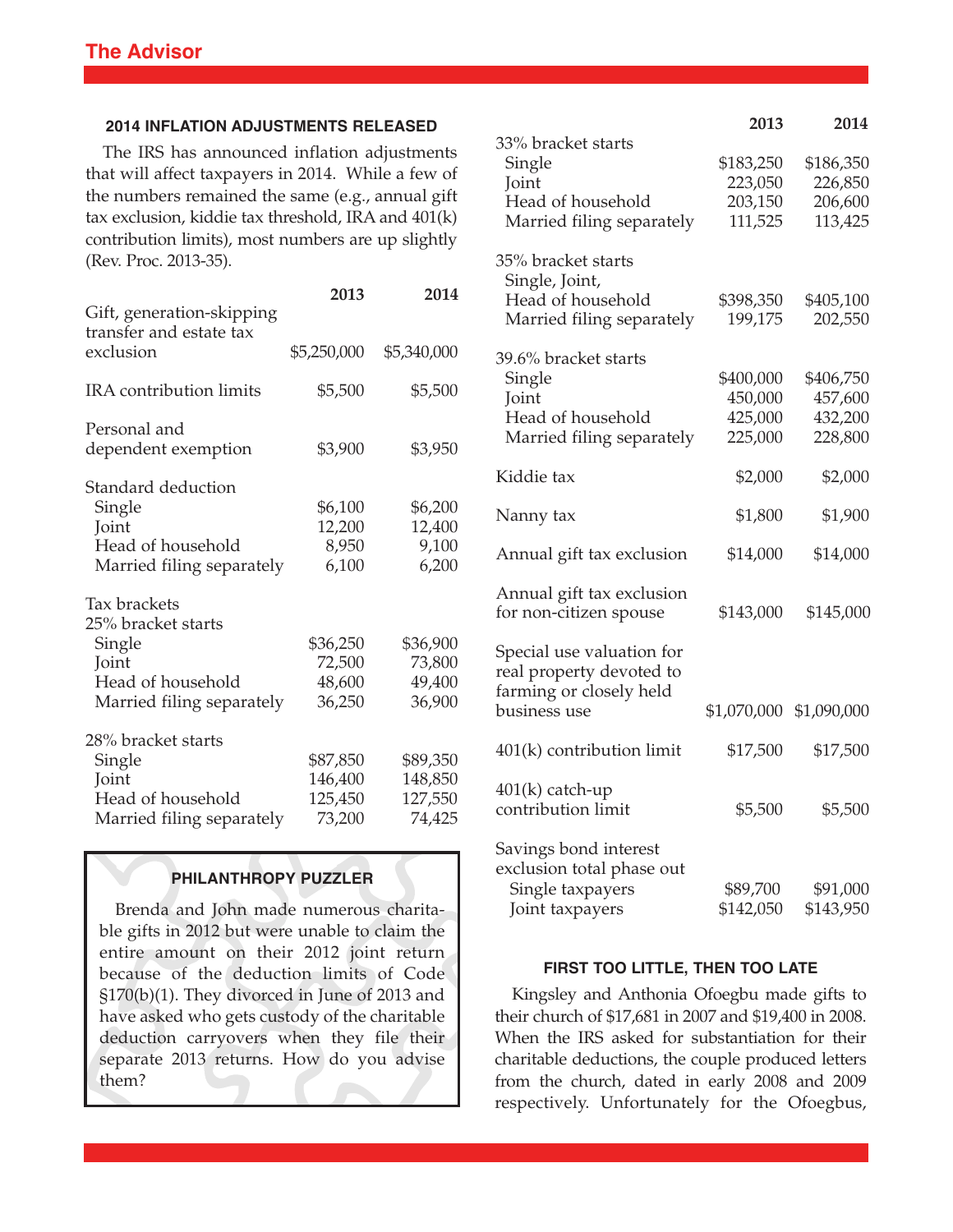neither letter included a statement that no goods or services had been provided in exchange for their contributions. The IRS disallowed the deductions on the grounds that the taxpayers failed to obtain contemporaneous written acknowledgments for the gifts.

The church sent two other letters in October 2011 that included the quid pro quo language, but the IRS responded that neither of these letters was contemporaneous. Under Code §170(f)(8)(C), a letter is contemporaneous if it is received by the earlier of the date the taxpayer files a return or the due date (with extensions) of the return for the year the deduction is claimed.

The Tax Court agreed that the couple was not entitled to deductions because neither the first or second letters from the church satisfied Code §170(f)(8). Therefore, they had not strictly or substantially complied with the substantiation requirements (*Ofoegbu v. Comm'r.*, T.C. Summ. Op. 2013-79).

### **EXECUTOR, NOT DECEDENT, MADE GIFT**

In 1993, Helen Trombetta established a qualified personal residence trust (QPRT) that was to last for 15 years and then pass to her children. After a cancer diagnosis in 2006, she reduced the QPRT term, making the month during which she died the last month preceding the termination date. She also amended her will to provide for the funding of a charitable remainder unitrust with the residence trust. The income beneficiary of the unitrust was her estate. Her goal was to have approximately \$250,000 pass to charity at the end of the trust.

Trombetta died in September 2006. Her executor created a 19.9105% charitable remainder unitrust that was to last for five years. When the trust ended in 2011, \$344,000 was distributed to charity. In 2010, Trombetta's estate filed for a refund, claiming a \$250,000 charitable deduction. The IRS disallowed the deduction, saying that the QPRT ended the month before Trombetta's death and she therefore did not possess the right to transfer the property to the unitrust.

Under Reg. §20.2055-1(a), a deduction is allowed

only for transfers made by the decedent during life or by will. Trombetta's QPRT, both before and after the amendment, provided that if she were living at the trust's termination, the property would be distributed equally to her children. If the trust terminated after her death, the trustee was to distribute the property under the terms of her will. The Tax Court held that because the QPRT terminated before her death, amounts passing to the charitable remainder unitrust were at the direction of her executor, not her will. The estate was therefore not entitled to a charitable deduction (*Est. of Trombetta v. Comm'r.*, T.C. Memo. 2013-234).

#### **OOPS. IRS OKAYS JUDICIAL FIX**

Several months after Joe created a charitable remainder unitrust, but still within the same tax year, he discovered that the trust was to last until the earlier of a fixed period of time or the death of Joe and a second beneficiary. His intent had been for the trust to last for his life.

Acourt ordered that the trust be reformed, based on a mistake of fact, to comply with Joe's intent – subject to a favorable ruling by the IRS.

Code §1.664-3(a)(4) provides that a charitable remainder unitrust may not be subject to a power to invade, alter, amend or revoke for the beneficial use of a person other than a charity. The IRS ruled that the judicial reformation would not violate Code §664 and does not adversely affect the trust's qualifications under Code §664(d)(2) (Ltr. Rul. 201340012).

# **PUZZLER SOLUTION**

They will get "joint custody" of the deduction carryover. Brenda and John will have to recalculate their 2012 income tax to determine what their charitable deduction would have been if they had filed separately. Each is then entitled to a carryover of "an amount which bears the same ratio to such unused excess charitable contribution as such spouse's excess contribution, based on the separate return computation, bears to the total excess contributions of both spouses" [Reg. §1.170A-10(d)(4)].